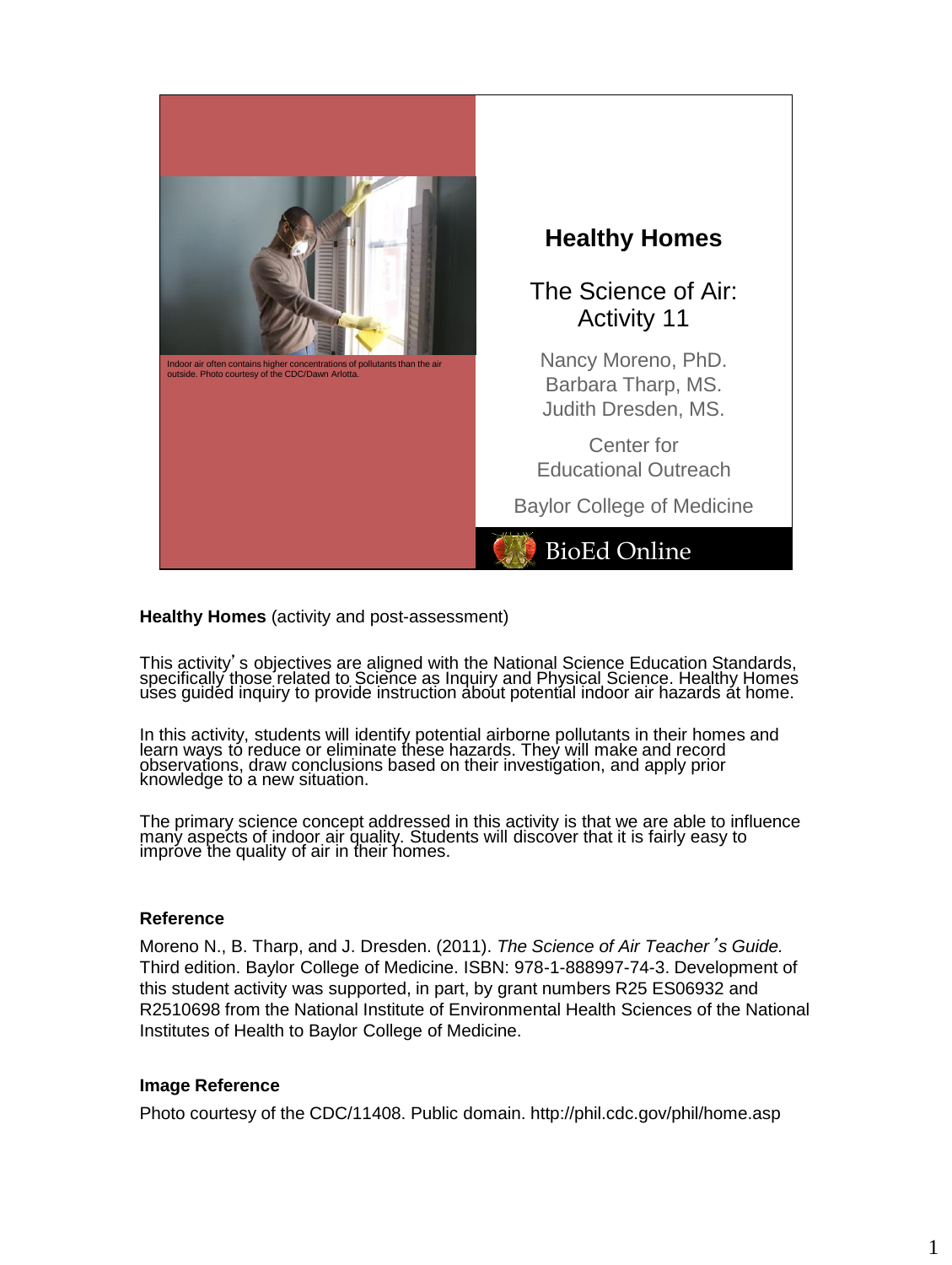# **Key Words**

lesson, teaching slides, air, indoor air, air particle, ppm, odor, odors, dispersion, smoke, cigarette smoke, smoking, secondhand smoke, ETS, tobacco, fumes, chemicals, cleaners, pesticides, paints, asbestos, lead, dust, asthma,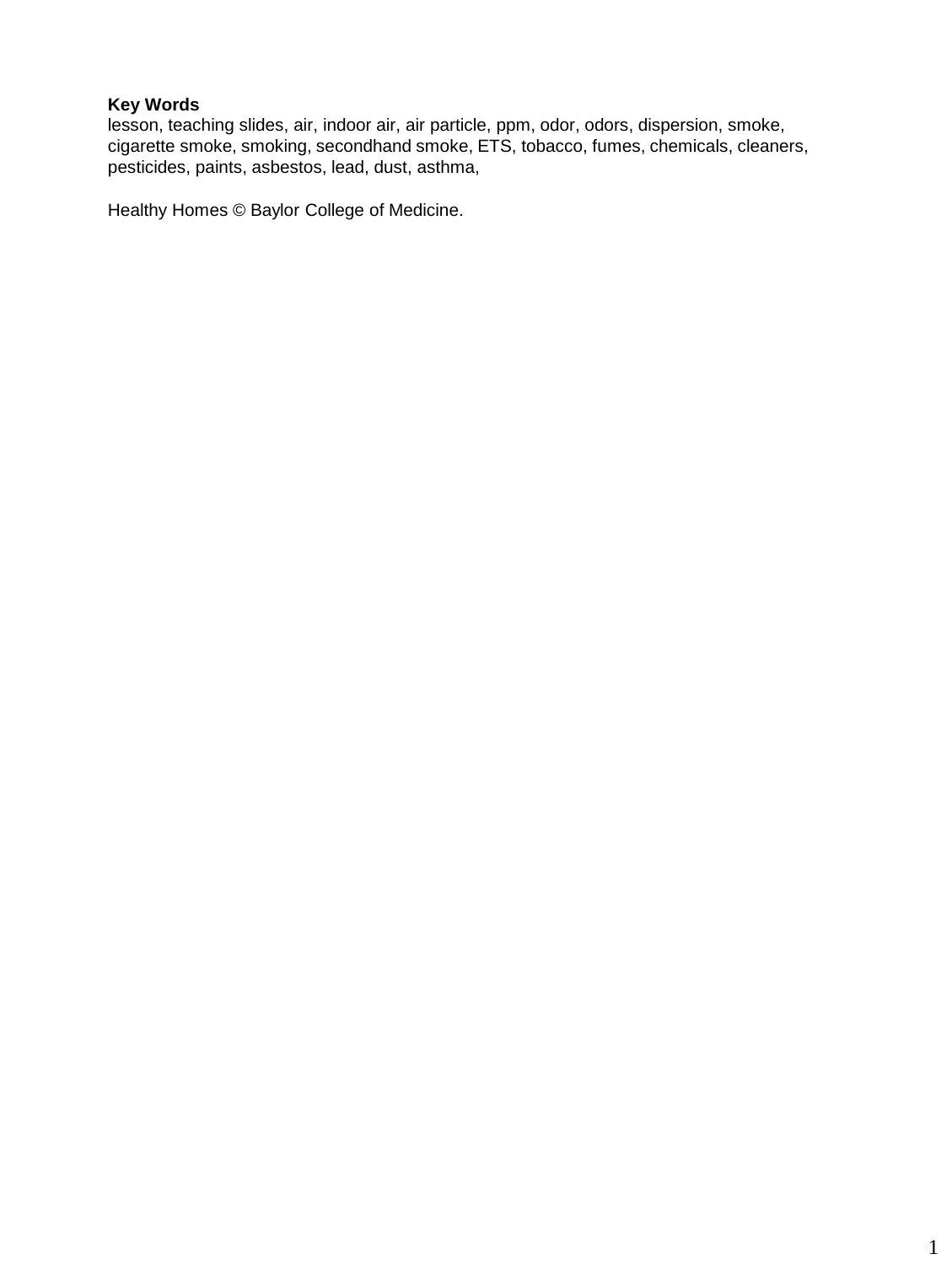

## **Materials**

## **Materials per Student**

• Copy of "Healthy Home Survey" worksheet

• Copy of the pre-assessment, "What Do We Know About Air?" that he/she completed at the beginning of the unit

## **Reference**

Moreno N., B. Tharp, and J. Dresden. (2011). *The Science of Air Teacher*'*s Guide.* Third edition. Baylor College of Medicine. ISBN: 978-1-888997-74-3. Development of this student activity was supported, in part, by grant numbers R25 ES06932 and R2510698 from the National Institute of Environmental Health Sciences of the National Institutes of Health to Baylor College of Medicine.

## **Key Words**

lesson, teaching slides, air, indoor air, air particle, ppm, odor, odors, dispersion, smoke, cigarette smoke, smoking, secondhand smoke, ETS, tobacco, fumes, chemicals, cleaners, pesticides, paints, asbestos, lead, dust, asthma,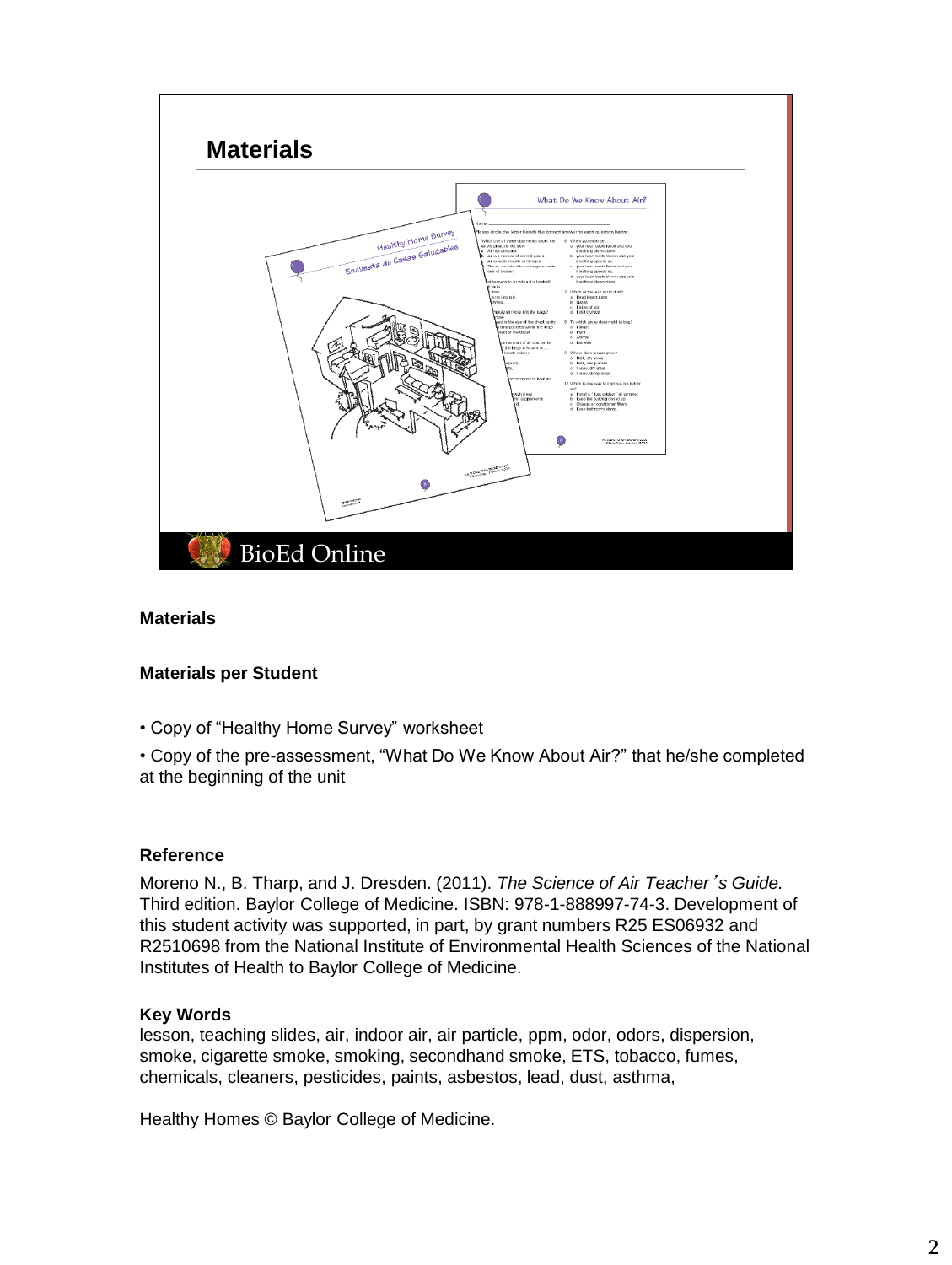

# **How Clean is the Air in Your Home?**

To focus the students' attention, ask, "Do you think the air in your home is clean?" Stimulate a discussion about different sources of indoor pollution. Challenge students to remember what they learned about air pollution in previous lessons.

Ask students to predict which room in their homes has the poorest air quality. Maybe the room with the cat litter box? Or maybe the garage, where gasoline fumes and vehicle exhaust particles can accumulate?

Have students list some of the things they have learned about indoor air. If you have used the My World Explorations mini-magazine and/or read the story, *Mr. Slaptail*'*s Secret*, reference to either one might help to promote class discussion. Otherwise, simply initiate a review of what students have learned so far about indoor air pollution.

Remind students that there are many things we can do to improve the quality of the air we breathe at home. Stress that we must identify possible sources of indoor air pollution before deciding or knowing which actions are needed to make improvements.

## **Reference**

Moreno N., B. Tharp, and J. Dresden. (2011). *The Science of Air Teacher*'*s Guide.* Third edition. Baylor College of Medicine. ISBN: 978-1-888997-74-3. Development of this student activity was supported, in part, by grant numbers R25 ES06932 and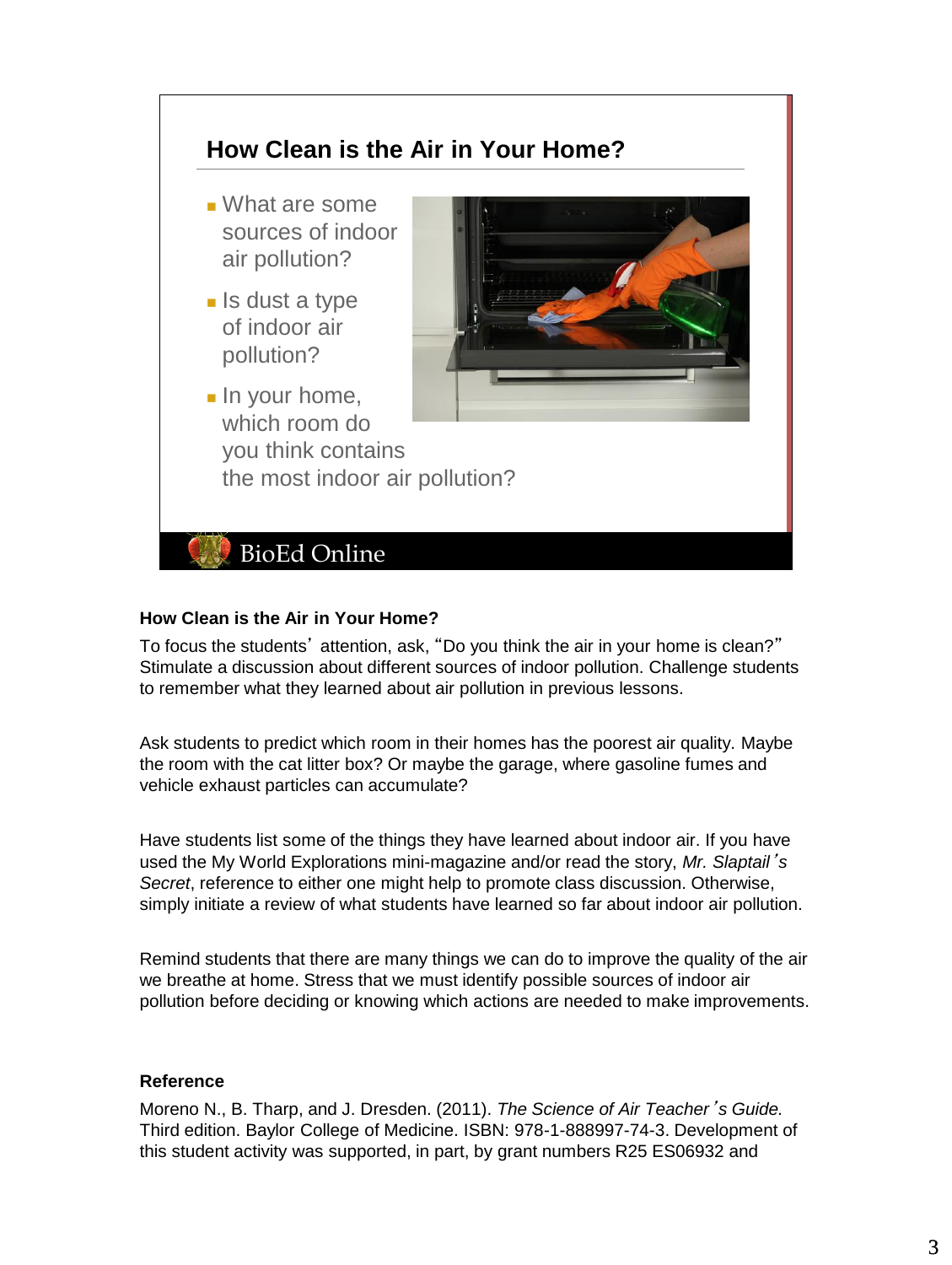R2510698 from the National Institute of Environmental Health Sciences of the National Institutes of Health to Baylor College of Medicine.

# **Image Reference**

Photo © Kasia Bialasiewicz. Licensed for use.

## **Key Words**

lesson, teaching slides, air, indoor air, air particle, ppm, odor, odors, dispersion, smoke, cigarette smoke, smoking, secondhand smoke, ETS, tobacco, fumes, chemicals, cleaners, pesticides, paints, asbestos, lead, dust, asthma,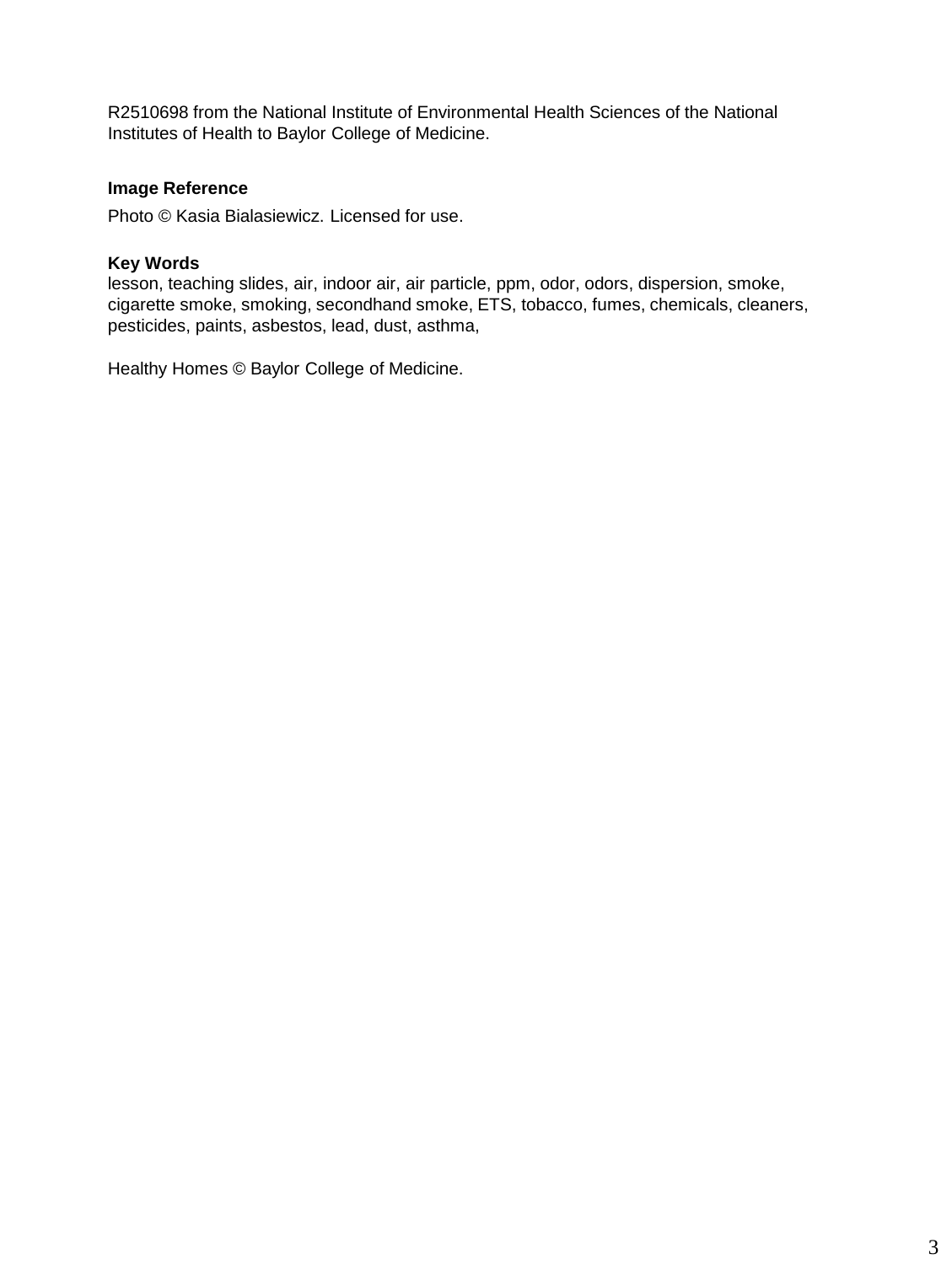

# **Let**'**s Get Started**

In this activity, students will identify sources of potential indoor air pollution in their homes. They will discover that many forms of air pollution can be reduced or eliminated. Students will make and record observations, draw conclusions based on their investigation, and apply prior knowledge to a new situation.

Give each student a copy of the "Healthy Home Survey." Have students take their pages home and use them to identify possible air pollutants in their homes. Stress that an older family member or friend should help them to complete the survey. Students should circle or color the areas on their sheets that represent potential contributors to indoor air pollution in their homes. Encourage students to draw any additional polluters that they encounter while completing their surveys.

## **Reference**

Moreno N., B. Tharp, and J. Dresden. (2011). *The Science of Air Teacher*'*s Guide.* Third edition. Baylor College of Medicine. ISBN: 978-1-888997-74-3. Development of this student activity was supported, in part, by grant numbers R25 ES06932 and R2510698 from the National Institute of Environmental Health Sciences of the National Institutes of Health to Baylor College of Medicine.

## **Image Reference**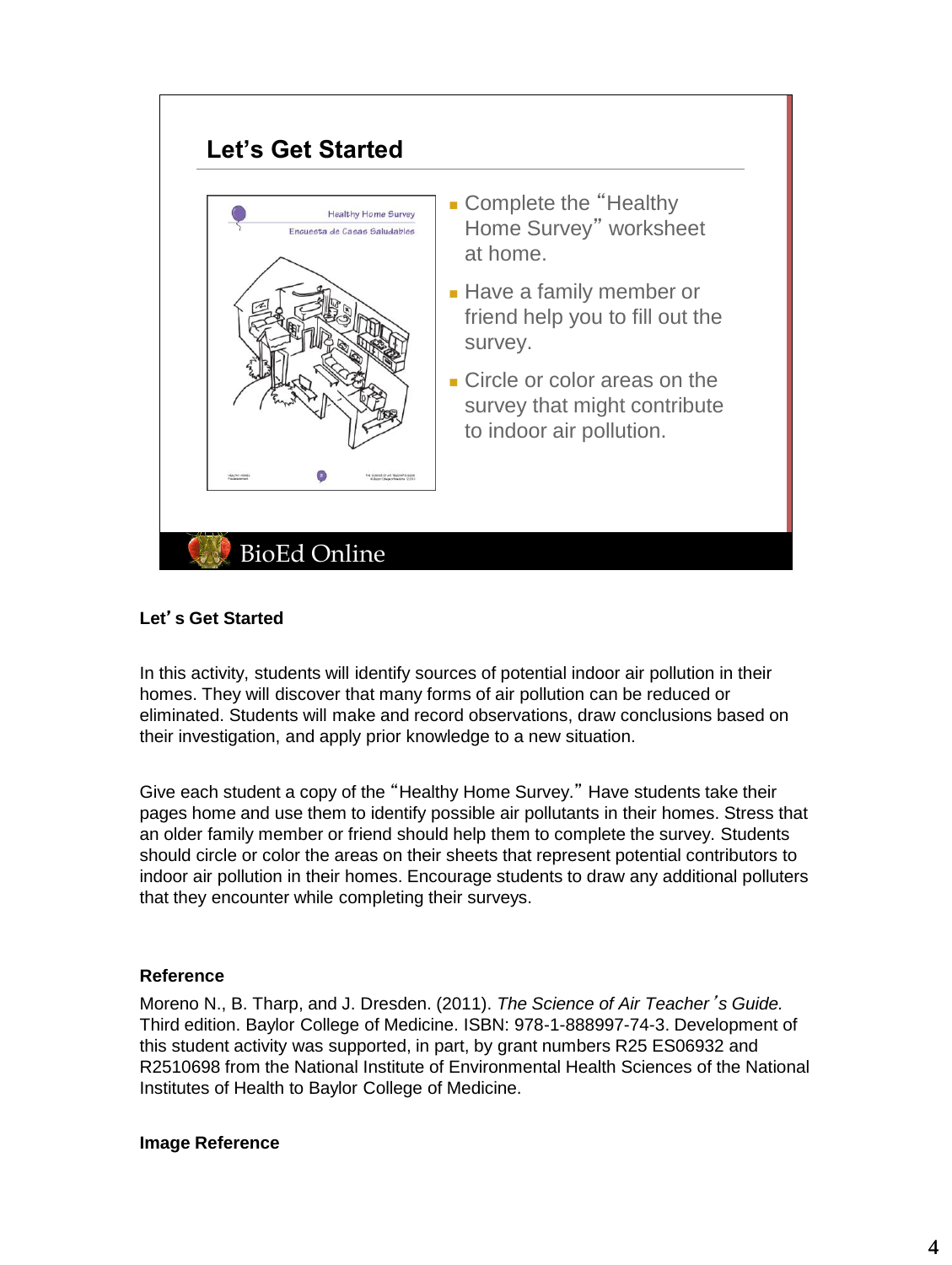Photo courtesy of the CDC/11408. Public domain. http://phil.cdc.gov/phil/home.asp

# **Key Words**

lesson, teaching slides, air, indoor air, air particle, ppm, odor, odors, dispersion, smoke, cigarette smoke, smoking, secondhand smoke, ETS, tobacco, fumes, chemicals, cleaners, pesticides, paints, asbestos, lead, dust, asthma,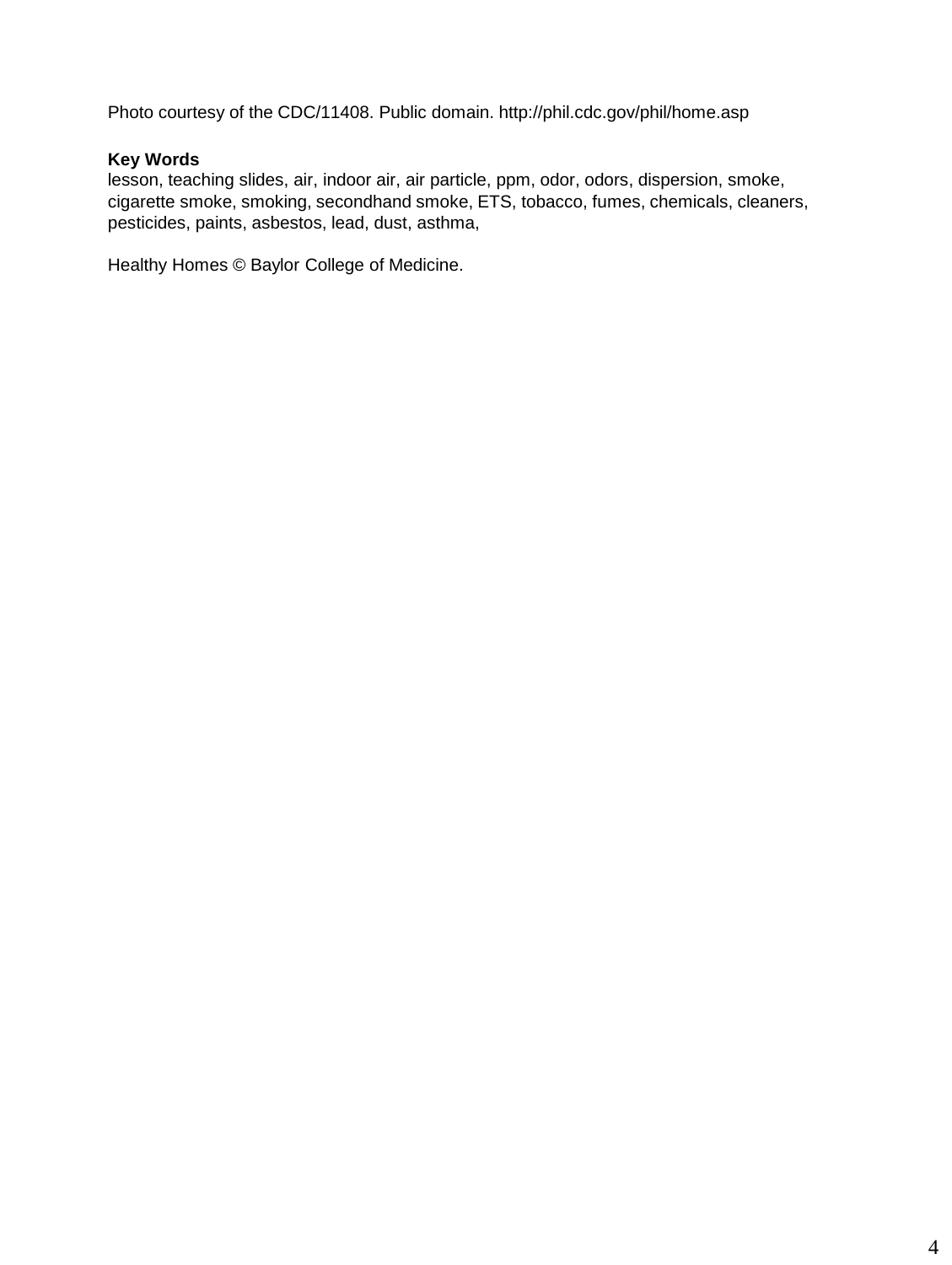

# **Let**'**s Talk About It**

This activity allows students to identify sources of potential sources of indoor air pollution in their homes. Students may find that the air in their homes is more polluted than they thought. Emphasize that students should complete an indoor air pollution survey periodically, make sure they identify all possible sources of pollution.

Have students share their survey results as part of a class discussion. Create a list on the blackboard of different home air quality hazards identified, or make a transparency of the "Healthy Home Survey" and annotate it while projecting it as an overhead. After the list is complete, ask students to suggest ways in which sources of indoor air pollution can be limited or eliminated.

As an alternative or additional step, ask each student to write a paragraph describing his or her ideas for improving indoor air quality. Refer students to pages 28 and 29 of the Air unit's story, *Mr. Slaptail*'*s Secret*. Ask them to find the different ways Mr. Slaptail's neighbors were able to eliminate indoor air pollution in his house.

Provide each student with the pre-assessment he or she completed at the beginning of the unit. Ask students if there are any questions that they would answer differently now. Have students use a different color ink to circle any new responses. On a separate sheet of paper, have students explain the reasoning behind their changes. Discuss students' new responses as a group.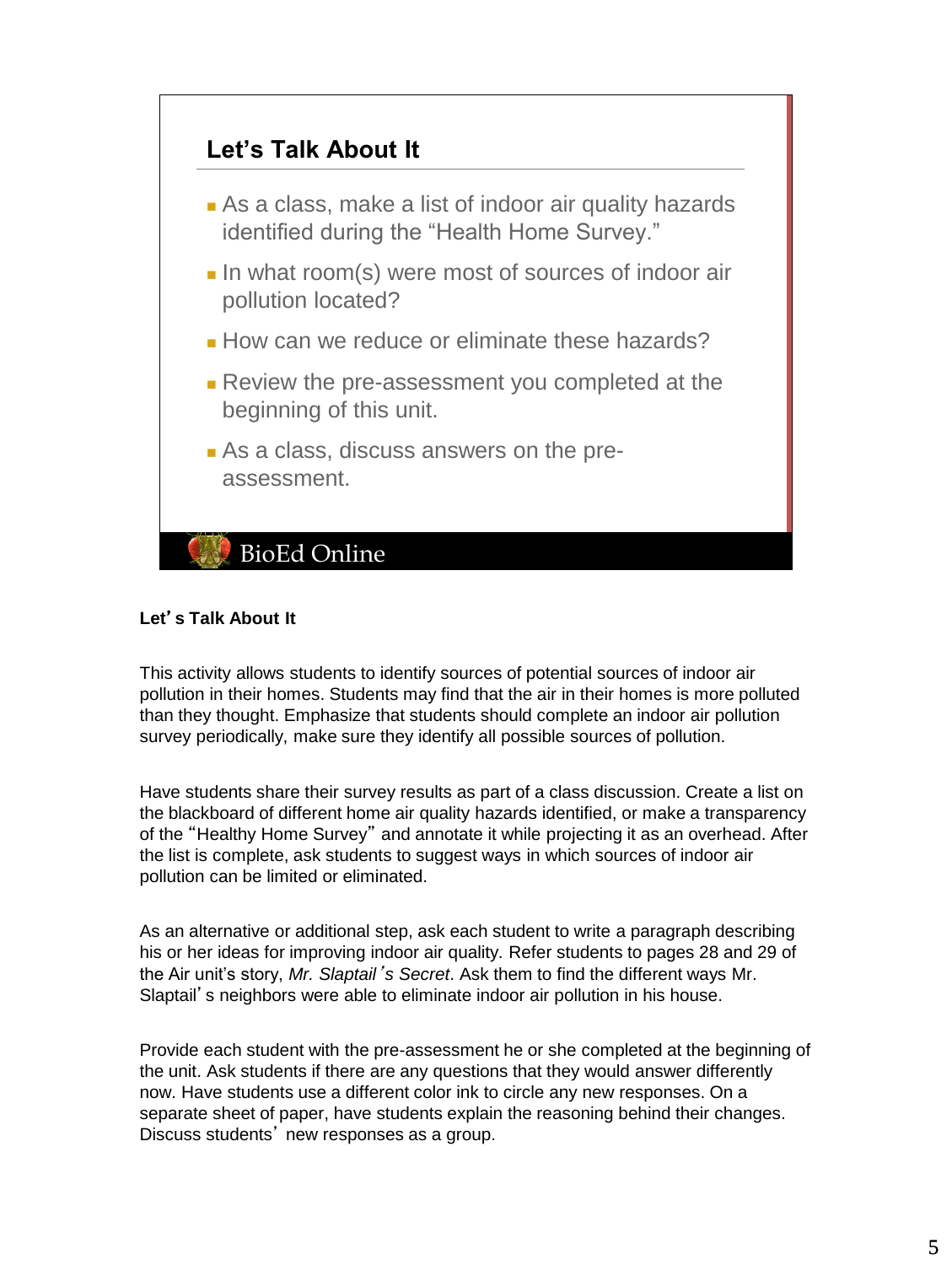## **Reference**

Moreno N., B. Tharp, and J. Dresden. (2011). *The Science of Air Teacher*'*s Guide.* Third edition. Baylor College of Medicine. ISBN: 978-1-888997-74-3. Development of this student activity was supported, in part, by grant numbers R25 ES06932 and R2510698 from the National Institute of Environmental Health Sciences of the National Institutes of Health to Baylor College of Medicine.

# **Image Reference**

Photo courtesy of the CDC/11408. Public domain. http://phil.cdc.gov/phil/home.asp

## **Key Words**

lesson, teaching slides, air, indoor air, air particle, ppm, odor, odors, dispersion, smoke, cigarette smoke, smoking, secondhand smoke, ETS, tobacco, fumes, chemicals, cleaners, pesticides, paints, asbestos, lead, dust, asthma,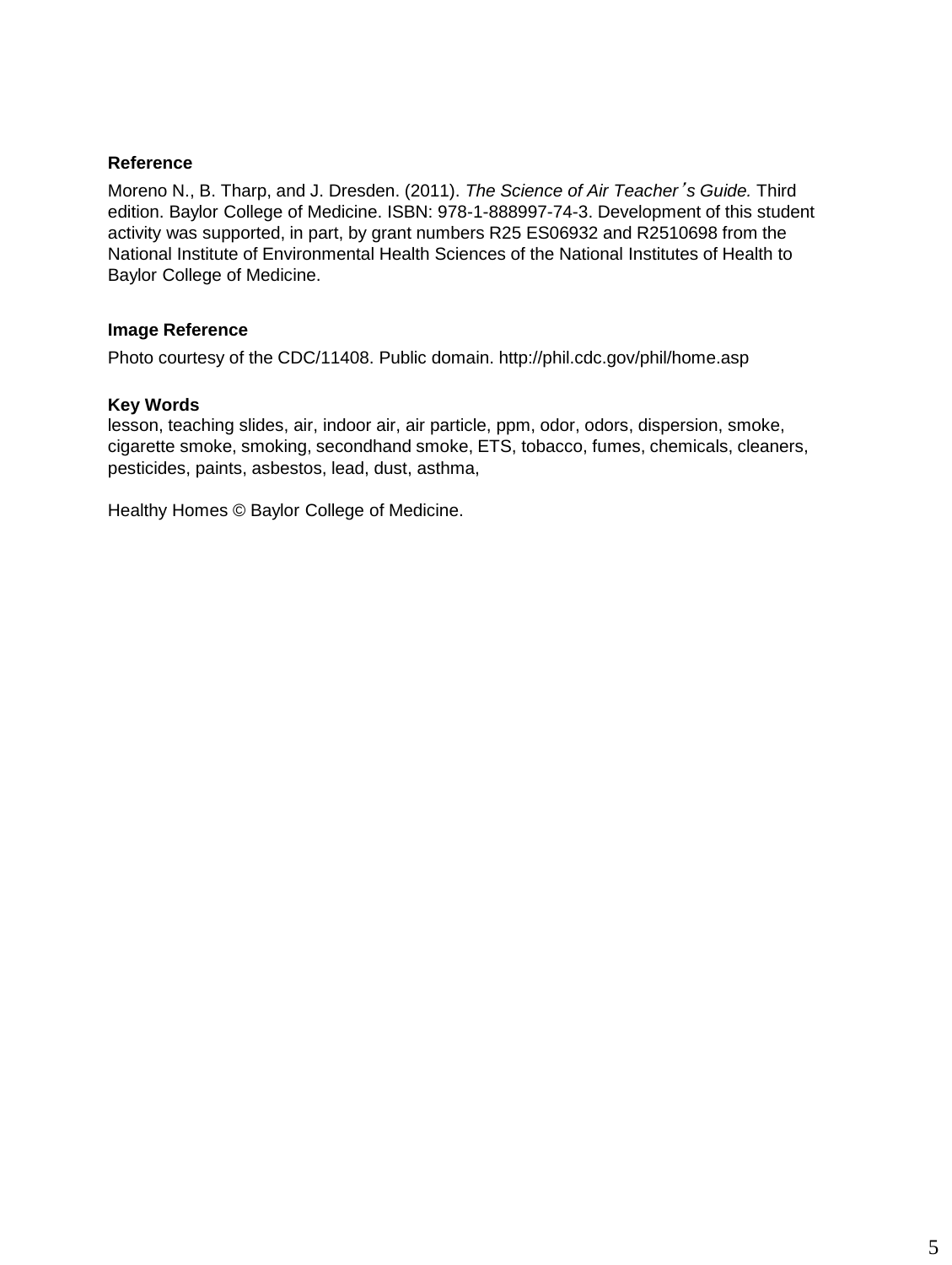# **The Science of Indoor Air Pollution**

■ Indoor pollutants include tobacco smoke, pollen, dust mites and other sources, such as chemical cleaners and aerosol products.



- Pollutants are more highly concentrated indoors than outdoors because the air in modern homes is recirculated.
- Pollutants travel through, and are dispersed in the air we breathe.

**BioEd Online** 

## **The Science of Indoor Air Pollution**

In this activity, students explored the following properties of air.

- **Many kinds of gases and particles travel through, and become dispersed in the air in our homes.** Among households with a fireplace or a family member who smokes, indoor pollutants can include gases such as carbon monoxide, as well as particles, like those that make up soot and tobacco smoke. Other indoor pollutants, such as pollen, spores, insect parts and droppings, and dust mites come from biological sources.
- **Substances in the air remain more concentrated in enclosed spaces.** Because many modern homes and buildings are designed to save energy by preventing air leaks or the introduction of outside air into heating or cooling systems, the concentration of many of these compounds is much higher indoors than outdoors. This often causes airborne chemicals and other substances to build up indoors.

## **Reference**

Moreno N., B. Tharp, and J. Dresden. (2011). *The Science of Air Teacher*'*s Guide.* Third edition. Baylor College of Medicine. ISBN: 978-1-888997-74-3. Development of this student activity was supported, in part, by grant numbers R25 ES06932 and R2510698 from the National Institute of Environmental Health Sciences of the National Institutes of Health to Baylor College of Medicine.

## **Image References**

Photo © Lokal Profil, CC-BY-SA 3.0.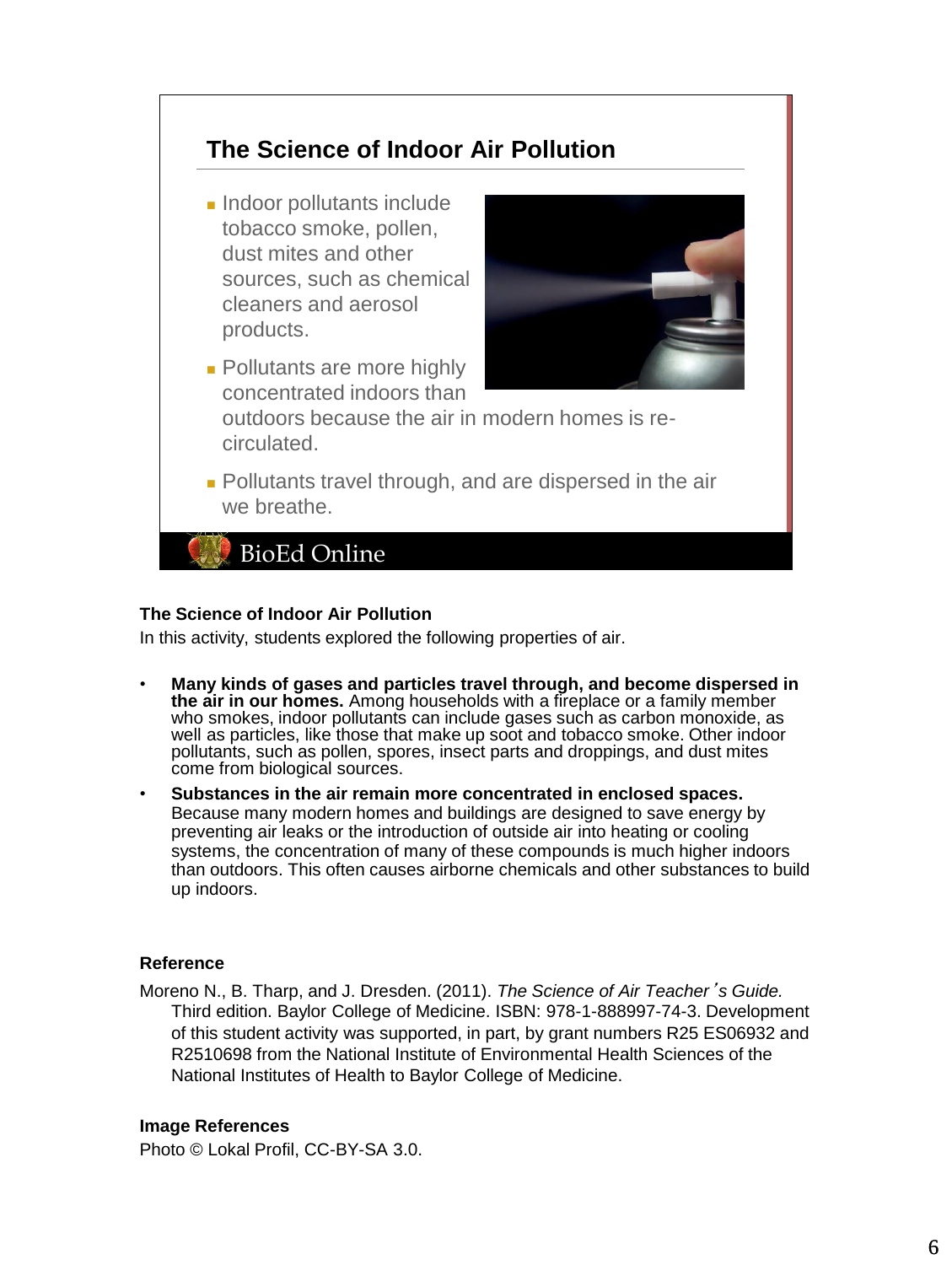http://en.wikipedia.org/wiki/Aerosol\_spray#mediaviewer/File:Aerosol.png

# **Key Words**

lesson, teaching slides, air, indoor air, air particle, ppm, odor, odors, dispersion, smoke, cigarette smoke, smoking, secondhand smoke, ETS, tobacco, fumes, chemicals, cleaners, pesticides, paints, asbestos, lead, dust, asthma,